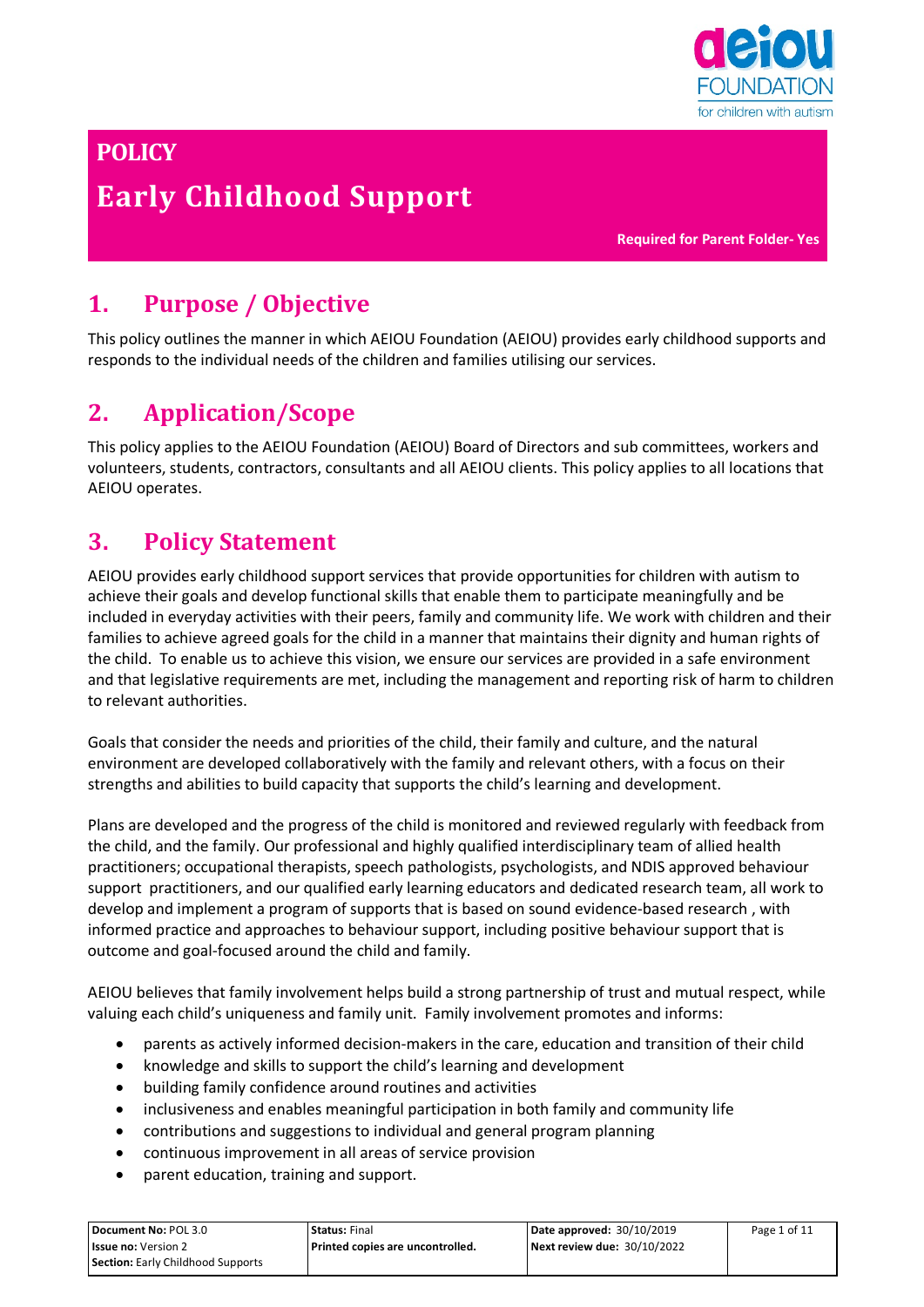## **4. Requirements for Performance**

#### **4.1 Principles**

AEIOU believes all children:

- can learn and have the right to an education
- benefit from programs based on individual needs
- learn using different learning styles and at different rates
- are individuals, with differing personalities, needs, wants, interests and levels of ability and should be encouraged to express themselves and their opinions
- require flexible routines in their daily program to cater for their individual needs
- need to foster independence and develop self-confidence
- should receive early intervention and access to appropriate assessment, where applicable
- are entitled to a balanced program that bridges the gap between the home, AEIOU and community
- benefit from families, staff and collaborating providers working together
- should have educators who interact with them in a warm manner that is responsive to their needs.

#### **4.2 Identifying Individual Strengths, Needs, Goals, and Aspirations**

AEIOU uses flexible and inclusive methods to identify the individual strengths, needs, goals, priorities and aspirations of all children and families using our services through:

- a relaxed and happy atmosphere for the children is provided
- our educators are knowledgeable in communication strategies and nonverbal cues of children
- our educators support children to build secure attachments with one and then many educators
- our educators awareness that children can experience a form of separation anxiety when away from their families (our educators work with the family to make the child feel safe and happy)
- rosters planned in a way that ensures continuity of care for children
- our educators participate in children's play that use children's cues to guide their level and type of involvement and assistance, while a positive approach is maintained towards to children at all times
- our educators model reason, prediction and reflection processes and language when possible
- our educators collaborate with children about routines and experiences
- our educators use techniques such as sign language and other resources and tools to support children with additional needs
- our educators engage in give and take communication interactions initiated by children
- our educators and coordinators use information from their observed interactions with children to extend and challenge the children's thinking, learning and development
- our educators frequently talk with families to understand non-verbal forms of communication used by their children to convey messages such as hunger, needing the toilet, tiredness and emotions
- relaxed and unhurried mealtimes where educators take the time to sit and interact with children
- information gathered from families during enrolment and intake meetings to provide support for children during the settling in process
- instill in each child a sense of self identity, dignity and tolerance for all people
- children encouraged to become independent and actively involved with their peers
- encourage children to develop autonomy, independence, competency, confidence and pride

| l Document No: POL 3.0            | <b>Status: Final</b>             | Date approved: 30/10/2019   | Page 2 of 11 |
|-----------------------------------|----------------------------------|-----------------------------|--------------|
| l Issue no: Version 2             | Printed copies are uncontrolled. | Next review due: 30/10/2022 |              |
| Section: Early Childhood Supports |                                  |                             |              |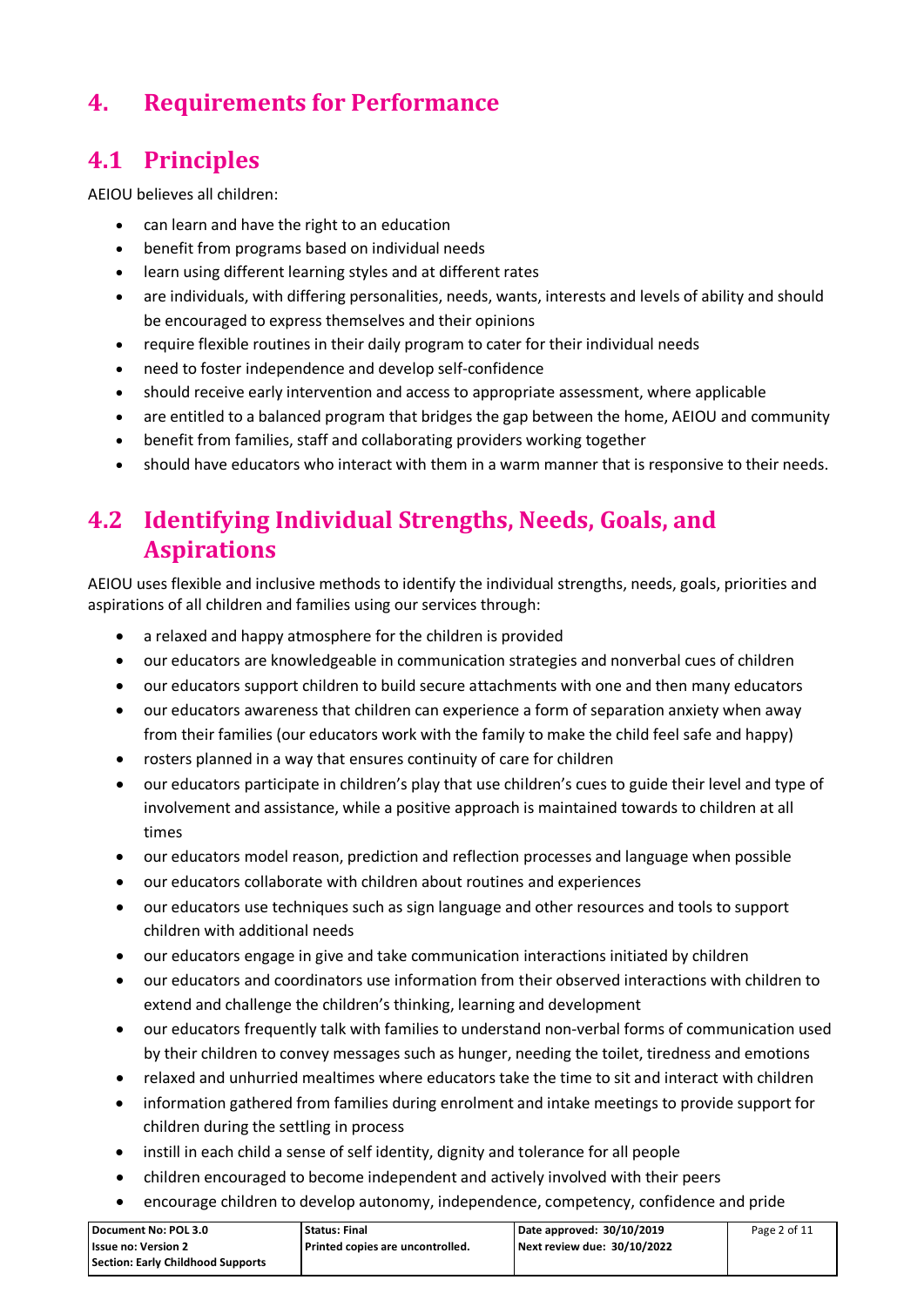- support children to develop communication skills through the consistent implementation of targeted and individualised best-practice language stimulation and therapy techniques, including a variety of Alternative Augmentative Communication Systems (AAC)
- individualised communication programmes based on comprehensive formal and informal assessment, and modifications based on periodic reviews of progress
- facilitate children's understanding through the provision of visual supports such as visual timetables.

Regular staff meetings are also held to review the delivery of services to each individual, share best practises, and train staff members in new methods and procedures.

#### **4.3 External Visits**

AEIOU recognises that at times – as part of our family centred outlook – it may be important to provide service or support to a family outside of the centre-based environment. A staff member or family representative may indicate a need for a home visit, school transition visit or community support experience. Typically, reasons for this may include training of a specific strategy within the context of the home environment (e.g. toileting or mealtimes), assistance with generalising skills or assistance with access to community experiences (as related to their NDIS plan).

AEIOU may be able to offer support to families through:

- home visits
- school transition visits
- telephone and email support as needed.

Refer to **the External Visits Procedure** for further details.

#### **4.4 Positive Behaviour Support**

AEIOU is committed to ensure that an understanding of behaviour as a form of communication drives the creation and implementation of strategies and techniques for guiding behaviour, and reflects a centre's commitment to establish a supportive and safe leaning environment for all children.

AEIOU promotes a positive approach to manage behaviour of all children. We seek to help children to:

- develop safe and appropriate ways to interact with others
- develop tools to problem solve e.g. to process feelings
- explore alternative solutions
- respect the rights and property of others, and
- become responsive, co-operative participants in the program.

AEIOU staff members recognise that challenging behaviour:

- always serves a purpose
- can be the result of limited communication/language skills
- can be the result of sensory issues/overload
- requires patience, understanding and empathy
- requires commitment to seek constructive solutions and alternatives
- must be functionally assessed in order to understand and reduce
- may require complex and/or prolonged problem-solving.

| Document No: POL 3.0              | <b>Status: Final</b>               | Date approved: 30/10/2019   | Page 3 of 11 |
|-----------------------------------|------------------------------------|-----------------------------|--------------|
| <b>Issue no: Version 2</b>        | l Printed copies are uncontrolled. | Next review due: 30/10/2022 |              |
| Section: Early Childhood Supports |                                    |                             |              |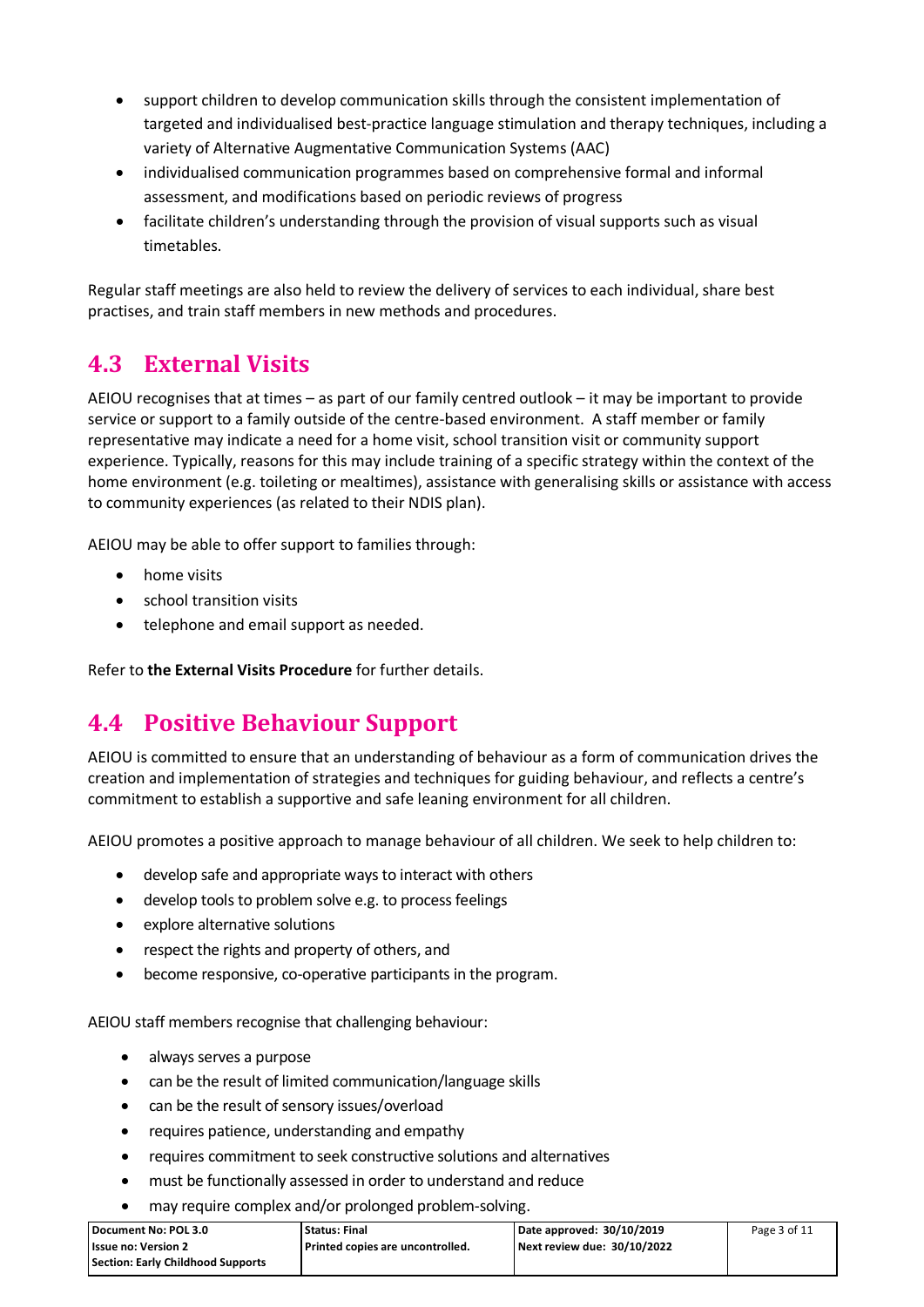Behaviour support strategies and techniques include:

- reinforcement
- prompting
- prompt fading
- modelling
- 1:1 direct instruction
- visual supports.

A functional approach to challenging behaviours is outlined within the **Behaviour Support and Restrictive Practice Procedure, Curriculum Guidelines, Behaviour Support Guidelines and Transdisciplinary Support Guidelines.** 

Physical contact between staff and children will occur in instances where children require:

- comfort when distressed
- direction
- changing when wet/soiled
- prompting (for example, hand leading)
- reinforcement (for example, hugs and tickles)
- regulated restrictive practices as detailed in **Behaviour Support and Restrictive Practice Procedure**

Corporal/physical punishment is never used in our service.

#### **4.5 Augmentative alternative communication**

In order to encourage communication between children and their peers, educator and carers:

- where assessed as necessary, our service supports the introduction and implementation of a functional communication system
- our service supports the use of functional communication systems across the school and home setting
- when a child with ASD transitions from a low-tech device (e.g. PECS) to a high-tech device (proloquo2go on the iPad) a **Transition From Low Tech to High Tech AAC Device Form** must be completed.

#### **4.6 Group Relationships**

In order to encourage respectful and positive relationships between children, their peers and educators:

- our services will encourage children to participate in interactions with their peers, respond positively to ideas, negotiate roles and relationships, contribute to shared play and develop friendships
- our educators will engage children in ongoing group projects that involve planning, problem solving and shared decision making
- our educators will model strategies for children to initiate interactions and participate in group play and social activities and assist them when they have trouble understanding or communicating with each other
- our educators will promote a sense of community in the service

| Document No: POL 3.0              | <b>Status: Final</b>               | Date approved: 30/10/2019   | Page 4 of 11 |
|-----------------------------------|------------------------------------|-----------------------------|--------------|
| <b>Issue no: Version 2</b>        | l Printed copies are uncontrolled. | Next review due: 30/10/2022 |              |
| Section: Early Childhood Supports |                                    |                             |              |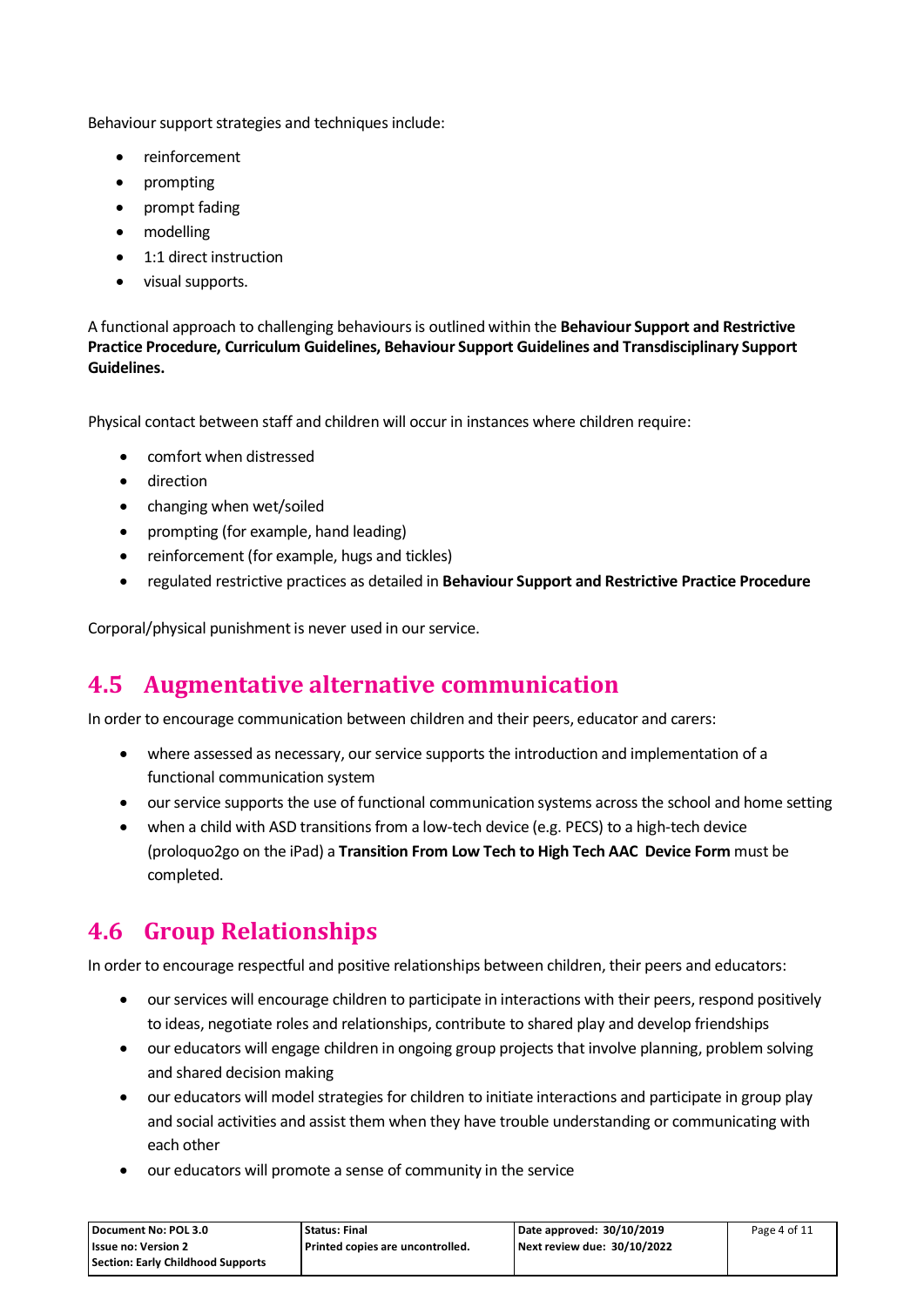- our services will coordinate the staffing and grouping arrangements to support positive relationships between children
- our educators will support and promote children's interpersonal relationships and support the inclusion of children from diverse backgrounds and capabilities in group play, projects and experiences
- our educators will learn about children's shared interests and will use this information to plan further experiences that provide collaborative learning opportunities
- our educators will pre-empt potential conflicts or challenging behaviours by monitoring children's play and supporting interactions where there is conflict
- our services will ensure that the program and routines of the service will include regular opportunities for children to engage in social play and group experiences.

## **4.7 Respecting Diversity**

AEIOU formulates service delivery that respects and values the individual regardless of identity, gender, sexuality, culture, age and religious beliefs through:

- parents encouraged to share knowledge of their children and participate in AEIOU activities and decisions
- parents welcomed and identified as valued members in our community
- recognising individual families have the right to raise their children in ways that reflect their diverse backgrounds
- staff and group arrangements within the service support the development of trusted relationships between educators and children to allow them to feel secure in the service
- our educators use their interactions with children to support the maintenance of home languages and learning English as an additional language
- our nominated supervisor, educators and coordinators continue to learn about histories, cultures, languages, traditions, child rearing practices and lifestyle choices of families using the service
- our educators building relationships with families to encourage links between home, school and the community
- our service promotes and values cultural diversity and equity for all children, families and educators from diverse cultural and linguistic backgrounds
- our service encourages a positive self-concept for each child and adult in the group by exploring the cultural backgrounds of each family and child
- our service increases the knowledge and understanding each child has about his or her own cultural ethnic heritage in partnership with their family, educators, community and other children in the service
- educators explore family compositions, customs and lifestyles of children and families at the service
- educators avoid common stereotypes and recognise children's individual differences
- educators acknowledge that all children can learn and that differences in lifestyles and languages do not mean ignorance
- educators active involvement with children, show respect, share ideas and experiences and ask questions
- work with families to encourage positive attitudes to diversity and an anti-bias ethos
- educators ensure that casual workers or visitors to the service are aware of these practices and respectful of these values

| l Document No: POL 3.0            | <b>Status: Final</b>             | Date approved: 30/10/2019   | Page 5 of 11 |
|-----------------------------------|----------------------------------|-----------------------------|--------------|
| l Issue no: Version 2             | Printed copies are uncontrolled. | Next review due: 30/10/2022 |              |
| Section: Early Childhood Supports |                                  |                             |              |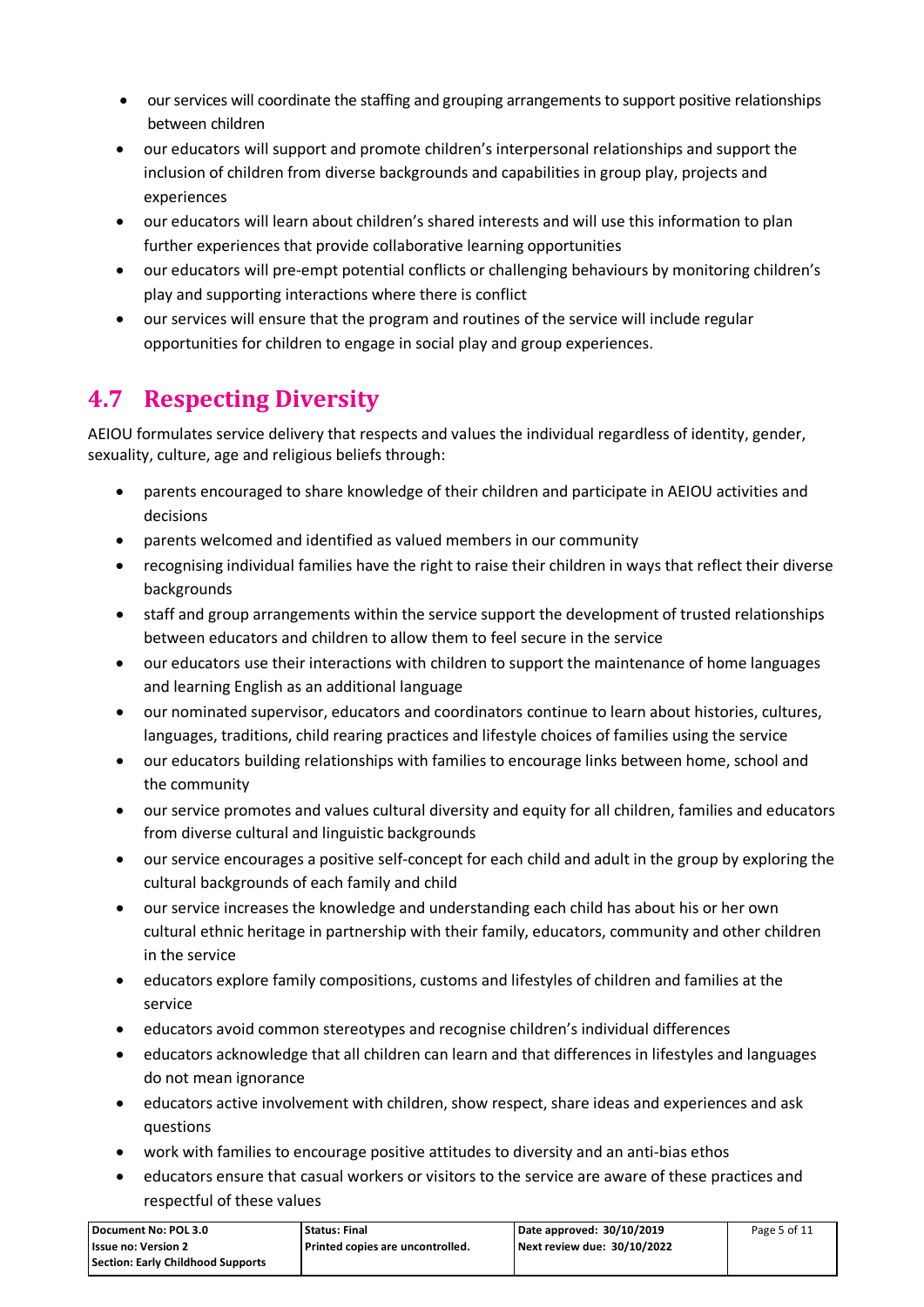• help children to develop ease with, and have a respect for, physical, racial, religious and cultural differences.

#### **4.8 Service Delivery, Monitoring, Review, and Reassessment**

AEIOU offers a highly supportive teaching and learning environment, with predictability and routine. We ensure services to children and families are delivered, monitored, evaluated and routinely reviewed.

- all children are assessed on intake, 12 monthly and on exit
- all children have an individual plan working document which comprises of goals identified in their NDIS plan, individual goal updates, parent training and a significant changes section
- team members frequently collect data and conduct observations of children in order to update the child's NDIS goal progress, which is monitored and reviewed regularly
- NDIS goals, formal assessments, observation and curriculum assessments develop and inform goal driven planning.

Refer to **the Curriculum Guidelines, and the Transdisciplinary Support Guidelines.**

#### **4.9 Partnerships and Collaborations**

AEIOU creates partnerships and collaborates to enable the service to effectively work with community support networks, other organisations and government agencies. Close collaborative links with the family and other collaborating providers are established to coordinate the team around each child. (e.g. Research Advisory Group, Department of Education, Department of Communities Child Safety and Disability Services, Parent Connect, Autism Hub, medical practitioners, etc.). With the consent of the family, information, knowledge and skills are communicated and shared between the family, the provider, and other collaborating providers to facilitate their development and address the family's needs and priorities.

## **4.10 Communication and Decision Making**

AEIOU considers the active engagement and involvement of the parents across the organisation as an important component of our services.

AEIOU uses a range of strategies to ensure communication and decision-making by children and their families is respected and reflected in goals set and in plans to achieve service delivery outcomes through:

- our educators support towards children to communicate or initiate conversations about their experiences inside and outside the service, what is happening around them, to express their ideas and feelings, to share humour with staff and to seek assistance as they take on new challenges and try to do things for themselves
- our educators responding sensitively and appropriately to children's efforts to communicate and support them in sustained interactions based on their interests in a positive manner
- our educators talk with children in a two-sided manner where possible and encourage children to communicate their own opinions, ideas and support them to feel their ideas are valued
- have in place predictable personal-care routines that are enjoyable experiences and respond while children practice their verbal communication skills
- our routines, and planned or spontaneous experiences are organised to maximise opportunity for meaningful interactions between children and educators and children have equal opportunity to engage in one to one and small group interactions with educators
- our statement of philosophy and policy on interactions with children being visible

| Document No: POL 3.0                     | Status: Final                    | Date approved: 30/10/2019   | Page 6 of 11 |
|------------------------------------------|----------------------------------|-----------------------------|--------------|
| <b>Issue no: Version 2</b>               | Printed copies are uncontrolled. | Next review due: 30/10/2022 |              |
| <b>Section: Early Childhood Supports</b> |                                  |                             |              |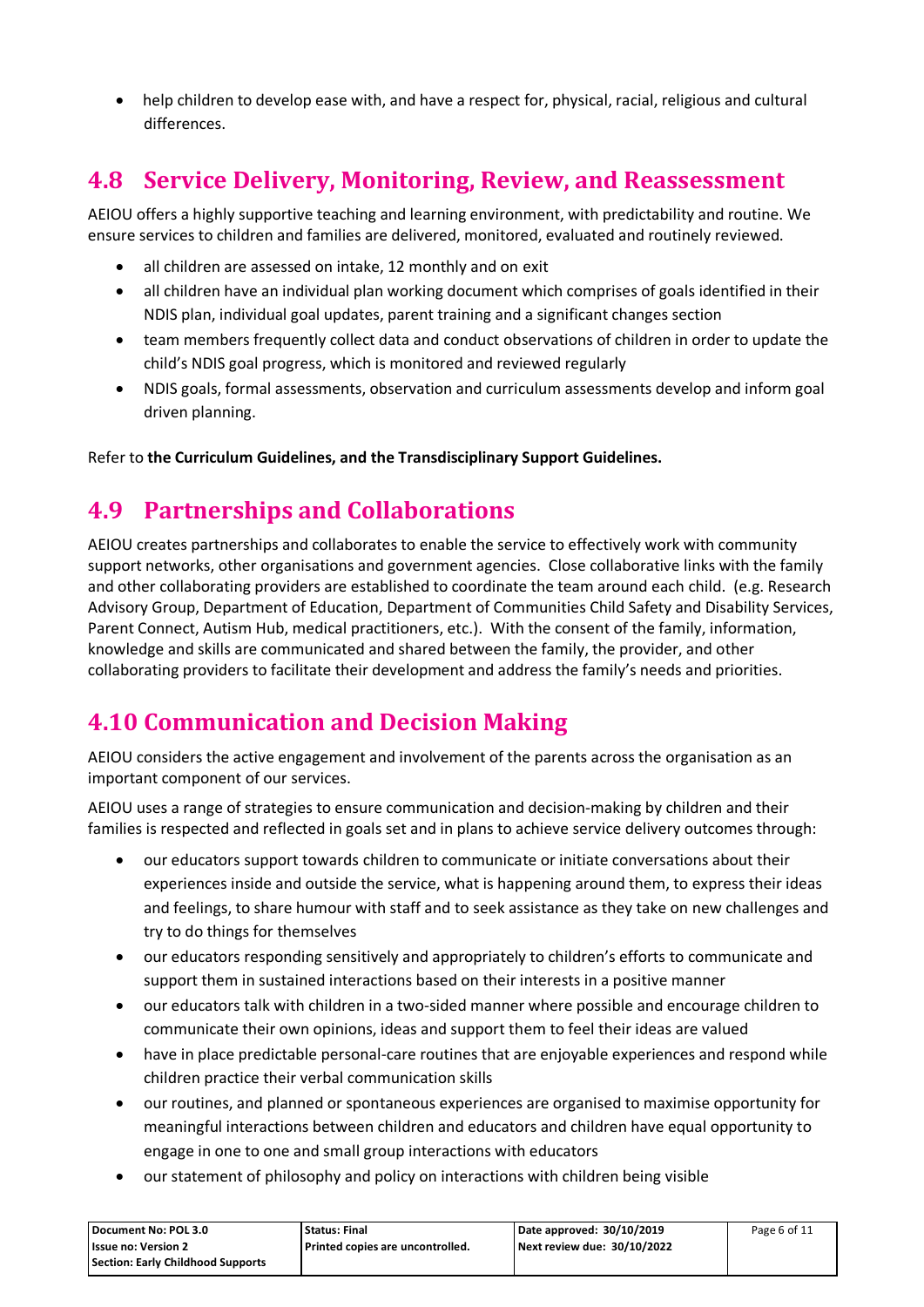- our service implements strategies to assist all children to develop a sense of belonging and confidence through positive interactions between the children and educators
- provision of Parent Forums.

#### **4.11 Parent Forums**

We hold Parent Forums regularly at each centre to provide opportunities for parents to contribute their feedback and suggestions. The purpose of a parent forum meeting is to:

- provide a forum to share information and offer suggestions regarding organisational decisions and directions
- establish networks and provide support to one another
- participate in decisions regarding program experiences, activities and resources
- provide feedback to improve service provision
- gather feedback about our policies and processes and any improvement opportunities
- encourage participation in fund raising activities / events.

The meetings are structured accordingly:

- non-hierarchical and relatively informal
- encourage participation from all parents
- attempt to have assigned roles including a President (Chairperson), Secretary and Fundraising Coordinator (the Centre Management Team will run these where formal role structures are unfilled)
- meet on-site once a term
- have a structured agenda which is displayed on the centre notice board a week prior to the meeting for people to add agenda items
- have minutes recorded that are available to all parents and kept on file at the centre.

#### **4.12 Parent Fundraising**

Parent Forums provide an opportunity to discuss fundraising options on behalf of a particular centre. The overall support of parents is beneficial to AEIOU and parents can work closely with the AEIOU Fundraising Committee and Fundraising Manager for maximum support and guidance.

For details see **Parent Fundraising Procedure.**

#### **5 References / Information**

#### **5.1 Related Documents**

Controlled documents related to this policy are accessed in from the master controlled documents system currently held in G:\Common\QA\AEIOU Policies Procedures Forms Manuals and migrated to the Mango platform.

| Doc Number                                                                                                                                                                                                                             | <b>Title</b>              |                                                      |  |  |
|----------------------------------------------------------------------------------------------------------------------------------------------------------------------------------------------------------------------------------------|---------------------------|------------------------------------------------------|--|--|
| POL <sub>2.0</sub>                                                                                                                                                                                                                     |                           | Service Provision Policy                             |  |  |
| PRO2.01                                                                                                                                                                                                                                |                           | Service Access and Exit Procedure                    |  |  |
| PRO2.07                                                                                                                                                                                                                                |                           | Service Fees, Financial Administration and Reporting |  |  |
| PRO3.01                                                                                                                                                                                                                                |                           | Curriculum Guidelines Procedure                      |  |  |
| PRO3.02                                                                                                                                                                                                                                | External Visits Procedure |                                                      |  |  |
| Document No: POL 3.0<br>Date approved: 30/10/2019<br>Page 7 of 11<br><b>Status: Final</b><br>Next review due: 30/10/2022<br>Printed copies are uncontrolled.<br><b>Issue no: Version 2</b><br><b>Section: Early Childhood Supports</b> |                           |                                                      |  |  |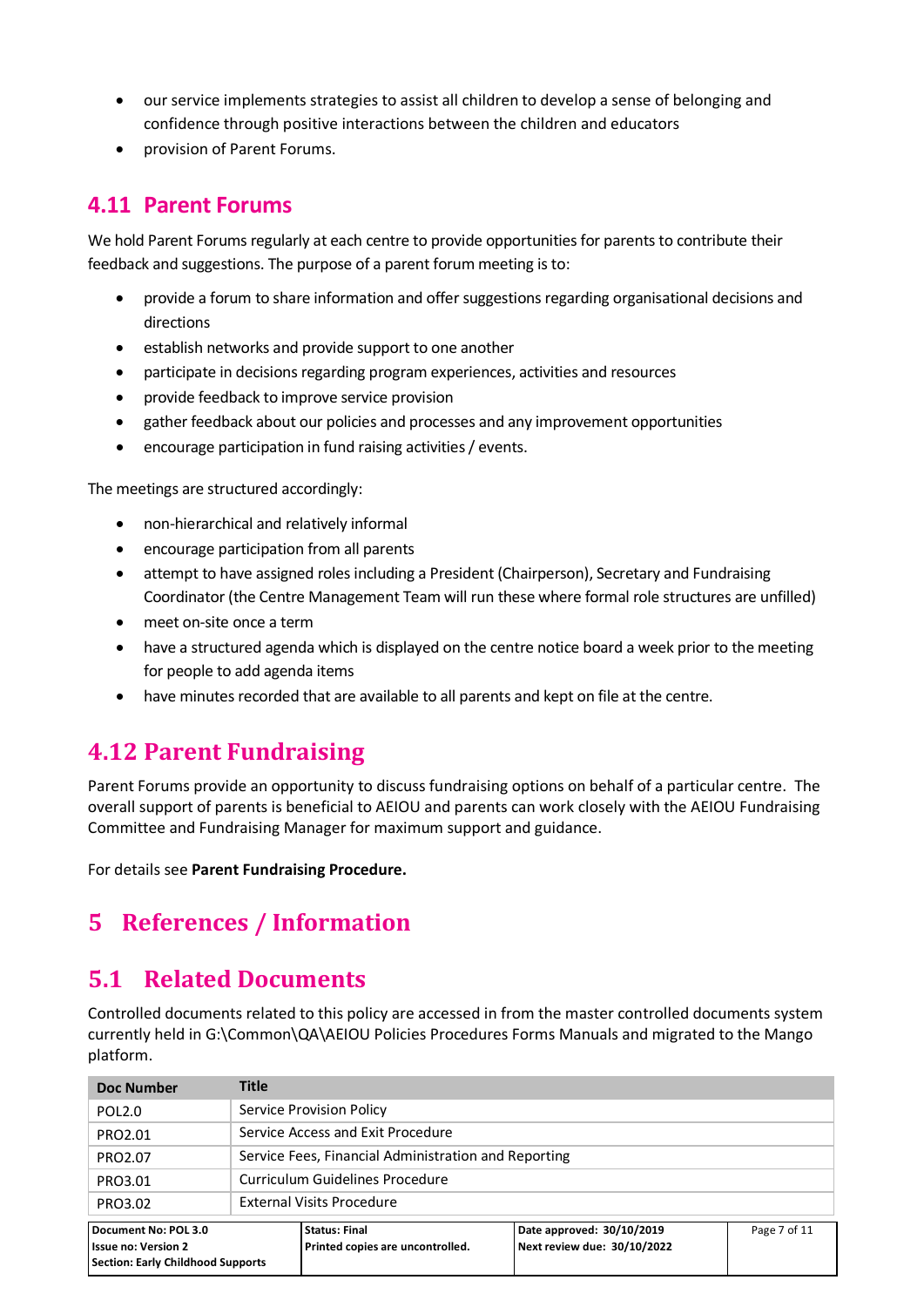| PRO3.04 | <b>Behaviour Support Guidelines</b>                      |
|---------|----------------------------------------------------------|
| F3.04   | Monitoring Behaviour Process and related Forms           |
| PRO3.03 | <b>Behaviour Support Plans and Restrictive Practices</b> |
| PRO3.05 | Service Delivery Procedure                               |
| PRO3.01 | <b>Curriculum Guidelines</b>                             |
| PRO3.06 | <b>Transdisciplinary Support Guidelines</b>              |
| PRO1.24 | Parent Fundraising Procedure                             |
| F3.00E  | Transition from low tech to high tech AAC                |

## **5.2 Legislation and Other Relevant Information**

 $\overline{\phantom{a}}$ 

Key legislation and information to be aware of for further information and guidance.

| Australian Consumer Law, the Competition and Consumer Act 2010 and related Regulations 2010 |
|---------------------------------------------------------------------------------------------|
| <b>ACNC Act</b>                                                                             |
| Children's Protection Act 1993 (SA)                                                         |
| Children's Protection Act 1999 (QLD)                                                        |
| Coroner's Act                                                                               |
| Disability Services Act 2006 and Regulations 2006 (QLD)                                     |
| Disability Services Act 1993 (SA)                                                           |
| Education and Care Standards National Law Act 2010                                          |
| <b>Education and Care Services National Regulations</b>                                     |
| Education and Early Childhood Services (Registration and Standards) Act 2011 (SA)           |
| Education and Early Childhood Services (Registration and Standards) Regulations 2011 (SA)   |
| Education and Care Services Act 2013 (QLD)                                                  |
| Education and Care Services Regulations 2013 (QLD)                                          |
| Fair Work Act 2009                                                                          |
| Human Rights Act (Qld)                                                                      |
| NDIS Act 2013 - and Rules                                                                   |
| NDIS (Incident Management and Reportable Incidents) Rules 2018, and Explanatory Statement   |
| NDIS (Provider Registration and Practice Standards) Rules 2018, and Explanatory Statement   |
| NDIS (Restrictive Practices and Behaviour Support) Rules 2018, and Explanatory Statement    |
| NDIS (Code of Conduct) Rules 2018, and Explanatory Statement                                |
| NDIS (Procedural fairness) Guidelines 2018                                                  |
| NDIS (Complaints Management and Resolution) Rules 2018, and Explanatory Statement           |
| NDIS (Practice Standards - Worker Screening) Rules 2018                                     |
| NDIS Quality Indicators Guidelines 2018                                                     |
| NDIS Quality and Safeguards Commission Incident Management System Guidance                  |
| NDIS Quality and Safeguards Commission Reportable Incidents Guidance                        |
| NDIS Quality and Safeguards Commission Behaviour Support Competency Framework               |
| NDIS Code of Conduct - Guidance for Workers                                                 |
| NDIS Code of Conduct - Guidance for Service Providers                                       |
| Privacy Act 1988                                                                            |
| Information Privacy Principles 1992 (SA)                                                    |
| Information Privacy Act (QLD)                                                               |
| Work Health and Safety Act and Regulations 2011 (QLD)                                       |
| Work Health and Safety Act and Regulations 2012 (SA)                                        |
| Work Health and Safety Act 2011                                                             |
|                                                                                             |
| United Nations (UN) Convention on the Rights of Persons with Disabilities                   |
| United Nations (UN) Convention on the Rights of the Child                                   |

| Document No: POL 3.0              | <b>Status: Final</b>               | Date approved: 30/10/2019   | Page 8 of 11 |
|-----------------------------------|------------------------------------|-----------------------------|--------------|
| <b>Issue no: Version 2</b>        | l Printed copies are uncontrolled. | Next review due: 30/10/2022 |              |
| Section: Early Childhood Supports |                                    |                             |              |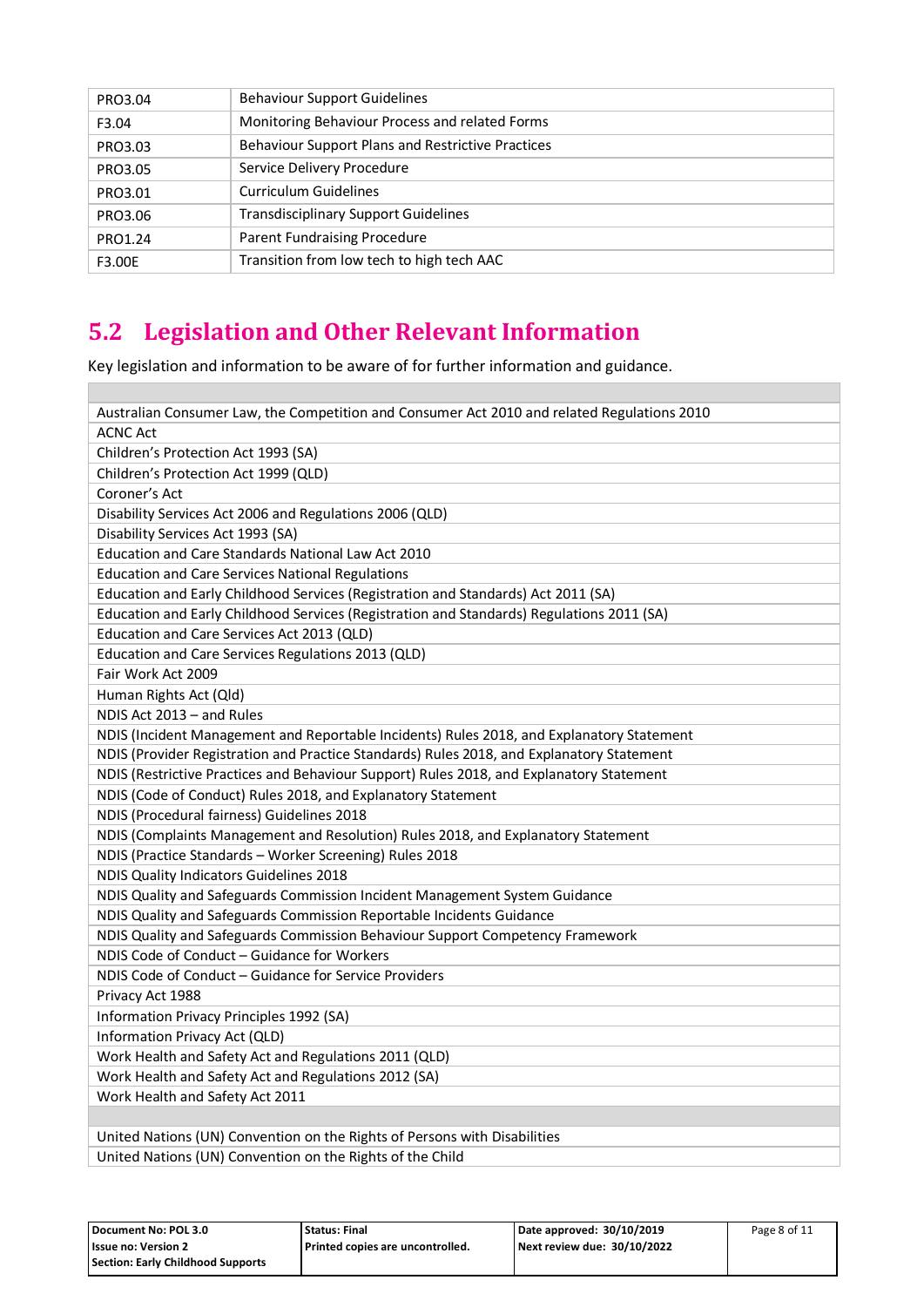## **5.3 Quality Standards Map**

|                 | <b>NDIS Practice Standards - Quality Indicator</b>                                                                                                                               |
|-----------------|----------------------------------------------------------------------------------------------------------------------------------------------------------------------------------|
|                 | <b>Rights and Responsibilities</b>                                                                                                                                               |
| QI <sub>6</sub> | Person-centred Supports (6.1, 6.2, 6.3)                                                                                                                                          |
|                 | Outcome: Each participant accesses supports that promote, uphold and respect their legal and human                                                                               |
|                 | rights and is enabled to exercise informed choice and control. The provision of supports promotes, upholds                                                                       |
|                 | and respects individual rights to freedom of expression, self-determination and decision making.                                                                                 |
| $Ql$ 7          | Individual Values and beliefs (7.1, 7.2)                                                                                                                                         |
|                 | Outcome: Each participant accesses supports that respect their culture, diversity, values and beliefs.                                                                           |
|                 |                                                                                                                                                                                  |
| $QI_8$          | Privacy and Dignity (8.1, 8.2, 8.3)                                                                                                                                              |
|                 | Outcome: Each participant accesses supports that respect and protect their dignity and right to privacy                                                                          |
| QI <sub>9</sub> | Independence and Informed Choice (9.1, 9.2, 9.3, 9.4, 9.5)                                                                                                                       |
|                 | Outcome: Each participant is supported by the provider to make informed choices, exercise control and                                                                            |
|                 | maximise their independence relating to the supports provided.                                                                                                                   |
| QI 10           | Violence, Abuse, Neglect, Exploitation and Discrimination (10.1, 10.2, 10.3)                                                                                                     |
|                 | Outcome: Each participant accesses supports free from violence, abuse, neglect, exploitation or                                                                                  |
|                 | discrimination.                                                                                                                                                                  |
|                 | <b>Provision of Supports</b>                                                                                                                                                     |
| QI 20           | Support Planning (20.1, 20.2, 20.3, 20.4, 20.5, 20.6)                                                                                                                            |
|                 | Outcome: Each participant is actively involved in the development of their support plans. Support plans                                                                          |
|                 | reflect the participant needs, requirements, preferences, strengths and goals, and are regularly reviewed.                                                                       |
| QI 22           | Responsive Support Provision (22.1, 22.2, 22.4)                                                                                                                                  |
|                 | Outcome: Each participant accesses responsive, timely, competent and appropriate supports to meet their                                                                          |
|                 | needs, desired outcomes and goals.                                                                                                                                               |
| QI 23           | Transition to or from the Provider (23.1, 23.2, 23.3)                                                                                                                            |
|                 | Outcome: Each participant experiences a planned and coordinated transition to or from the provider.                                                                              |
|                 | <b>Specialist Behaviour Support</b>                                                                                                                                              |
| QI 38           | Behaviour Support in the NDIS (38.1, 38.2, 38.3, 38.4, 38.5)                                                                                                                     |
|                 | Outcome: Each participant access behaviour support that is appropriate to their needs which incorporate                                                                          |
|                 | evidence-informed practice and complies with relevant legislation and policy frameworks.                                                                                         |
| QI 39           | Restrictive Practices (39.1, 39.2, 39.3, 39.4, 39.5, 39.6, 39.7, 39.8)<br>Outcome: Each participant is only subject to a restrictive practice that meets any state and territory |
|                 | authorisation (however described) requirements and the relevant requirements and safeguards outlined in                                                                          |
|                 | Commonwealth legislation and policy.                                                                                                                                             |
| QI 40           | Functional Behaviour Assessments and Behaviour Support Plans (40.1, 40.2, 40.3, 40.4, 40.5, 40.6)                                                                                |
|                 | Outcome: Each participant's quality of life is maintained and improved by tailored, evidence-informed                                                                            |
|                 | behaviour support plans that are responsive to their needs.                                                                                                                      |
| QI 41           | Supporting the Implementation of the Behaviour Support Plans (41.1, 41.2, 41.3, 41.4, 41.5, 41.6, 41.7)                                                                          |
|                 | Outcome: Each participant's behaviour support plan is implemented effectively to meet the participant's                                                                          |
|                 | behaviour support needs.                                                                                                                                                         |
| QI 42           | Behaviour Support Plan Monitoring and Review (42.1, 42.2, 42.3, 42.4, 42.5, 42.6)                                                                                                |
|                 | Outcome: Each participant has a current behaviour support plan that reflects their needs, improves their                                                                         |
|                 | quality of life and supports their progress towards positive change. The plan progresses towards the                                                                             |
|                 | reduction and elimination of restrictive practices, where these are in place for the participant.                                                                                |
| QI 43           | Reportable Incidents involving the Use of a Restrictive Practice (43.1, 43.2)                                                                                                    |
|                 | Outcome: Each participant that is subject to an emergency or unauthorised use of a restrictive practice has                                                                      |
|                 | the use of that practice reported and reviewed.                                                                                                                                  |
| QI 44           | Interim Behaviour Support Plans (44.1, 44.2)                                                                                                                                     |
|                 | Outcome: Each participant with an immediate need for a behaviour support plan receives an interim                                                                                |
|                 | behaviour support plan which minimises the risk to participant and others.                                                                                                       |
|                 | <b>Implementing Behaviour Support Plans</b>                                                                                                                                      |
| QI 47           | Behaviour Support in the NDIS (47.1, 47.2, 47.3)                                                                                                                                 |
|                 | Outcome: Each participant accesses behaviour support that is appropriate to their needs which                                                                                    |
|                 | incorporate evidence informed practice and complies with relevant legislation and policy frameworks.                                                                             |
| QI 48           | Regulated Restrictive Practice (48.1, 48.2, 48.3, 48.4, 48.5)                                                                                                                    |
|                 |                                                                                                                                                                                  |
|                 |                                                                                                                                                                                  |

| Document No: POL 3.0              | <b>Status: Final</b>               | Date approved: 30/10/2019   | Page 9 of 11 |
|-----------------------------------|------------------------------------|-----------------------------|--------------|
| <b>Issue no: Version 2</b>        | l Printed copies are uncontrolled. | Next review due: 30/10/2022 |              |
| Section: Early Childhood Supports |                                    |                             |              |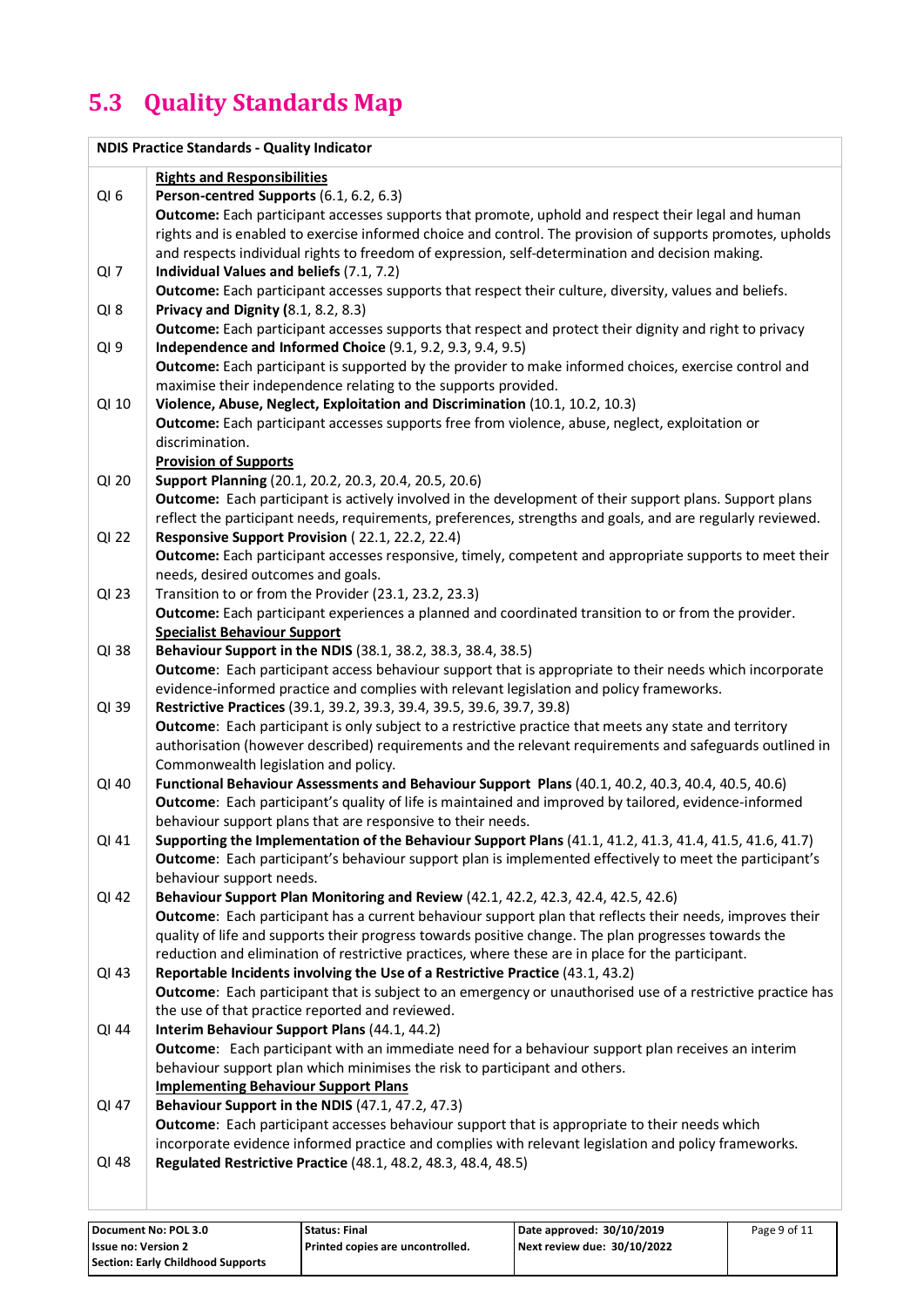|                                                                                                                | <b>Outcome:</b> Each participant is only subject to a regulated restrictive practice that meets any state and |  |  |
|----------------------------------------------------------------------------------------------------------------|---------------------------------------------------------------------------------------------------------------|--|--|
| QI 49<br>territory authorisation (however described) requirements and the relevant requirements and safeguards |                                                                                                               |  |  |
|                                                                                                                | outlined in Commonwealth legislation and policy.                                                              |  |  |
|                                                                                                                | Supporting the Assessment and Development of Behaviour Support Plans (49.1, 49.2, 49.3, 49.4)                 |  |  |
| QI 50                                                                                                          | Outcome: Each participant's quality of life is maintained and improved by tailored, evidence-informed         |  |  |
|                                                                                                                | behaviour support plans that are responsive to their needs.                                                   |  |  |
|                                                                                                                | Behaviour Support Plan Implementation (50.1, 50.2, 50.3, 50.4, 50.5, 50.6, 50.7)                              |  |  |
| QI 51                                                                                                          | Outcome: Each participant's behaviour support plan is implemented effectively to meet the participant's       |  |  |
|                                                                                                                | behaviour support needs.                                                                                      |  |  |
| QI 52                                                                                                          | Monitoring and Reporting the Use of Regulated Restrictive Practices (51.1, 51.2, 51.3)                        |  |  |
|                                                                                                                | Outcome: Each participant is only subject to a restrictive practice that is reported to the Commission.       |  |  |
|                                                                                                                | Behaviour Support Plan Review (52.1 52.2, 52.3, 52.4)                                                         |  |  |
|                                                                                                                | Outcome: Each participant has a current behaviour support plan that reflects their needs, and works           |  |  |
| QI 53                                                                                                          | towards improving their quality of life, reducing behaviours of concern, and reducing and eliminating the     |  |  |
|                                                                                                                | use of restrictive practices.                                                                                 |  |  |
|                                                                                                                | Reportable Incidents involving the Use of Restrictive Practices (53.1, 53.2, 53.3, 53.4, 53.5, 53.6, 53.7)    |  |  |
| QI 54                                                                                                          | Outcome: Each participant that is subject to an emergency or unauthorised use of a restrictive practice has   |  |  |
|                                                                                                                | the use of that practice reported and reviewed.                                                               |  |  |
|                                                                                                                | Interim Behaviour Support Plans (54.1, 54.2, 54.3)                                                            |  |  |
|                                                                                                                | Outcome: Each participant with an immediate need for a behaviour support plan receives an interim             |  |  |
|                                                                                                                | behaviour support plan based on evidence-informed practice, which minimises risk to the participant and       |  |  |
| QI 56                                                                                                          | others.                                                                                                       |  |  |
|                                                                                                                | <b>Early Childhood Supports</b>                                                                               |  |  |
|                                                                                                                | The Child (56.1, 56.2, 56.3, 56.4)                                                                            |  |  |
|                                                                                                                | Outcome: Each child participant accesses supports that promote and respect their legal and human rights,      |  |  |
| QI 57                                                                                                          | support their development of functional skills, and enable them to participate meaningfully and be            |  |  |
|                                                                                                                | included in everyday activities with their peers.                                                             |  |  |
|                                                                                                                | The Family (57.1, 57.2, 57.3, 57.4, 57.5, 57.6, 57.7, 57.8)                                                   |  |  |
| QI 58                                                                                                          | Outcome: Each family receives family-centred supports that are culturally inclusive, responsive, and focus    |  |  |
|                                                                                                                | on their strengths.                                                                                           |  |  |
|                                                                                                                | Inclusion (58.1, 58.2, 58.3, 58.4)                                                                            |  |  |
| QI 59                                                                                                          | Outcome: Each participant accesses supports that engage their natural environments and enable inclusive       |  |  |
|                                                                                                                | and meaningful participation in their family and community life.                                              |  |  |
|                                                                                                                | Collaboration (59.1, 59.2, 59.3, 59.4)                                                                        |  |  |
|                                                                                                                | Outcome: Each participant receives coordinated supports from a collaborative team comprising their            |  |  |
| QI 60                                                                                                          | family, the provider and other relevant providers, to facilitate their development and address the family's   |  |  |
|                                                                                                                | needs and priorities.                                                                                         |  |  |
|                                                                                                                | Capacity Building (60.1, 60.2, 60.3, 60.4, 60.5)                                                              |  |  |
| QI 61                                                                                                          | Outcome: Each participant receives supports that build knowledge, skills and abilities of the family and      |  |  |
|                                                                                                                | other collaborating providers in order to support the child's learning and development.                       |  |  |
|                                                                                                                | Evidence-Informed Practice (61.1, 61.2, 61.3)                                                                 |  |  |
| QI 62                                                                                                          | Outcome: Each participant receives evidence-informed supports from providers with quality standards           |  |  |
|                                                                                                                | and validated practice.                                                                                       |  |  |
|                                                                                                                | Outcome Based Approach (62.1, 62.2, 62.3, 62.4, 62.5, 62.6)                                                   |  |  |
|                                                                                                                | Outcome: Each participant receives supports that are outcome-based and goal focused.                          |  |  |

#### **6 Document Management and Review**

The organisation shall review, amend and/or update this document from time to time. Document reviews are scheduled in accordance with document management and Quality Management System Policy and Continual Improvement processes.

#### **6.1 Document Ownership and Review**

| Approver                         | Finance and Risk Committee |
|----------------------------------|----------------------------|
| Document owner   General Manager |                            |

| Document No: POL 3.0              | Status: Final                    | Date approved: 30/10/2019   | Page 10 of 11 |
|-----------------------------------|----------------------------------|-----------------------------|---------------|
| <b>Issue no: Version 2</b>        | Printed copies are uncontrolled. | Next review due: 30/10/2022 |               |
| Section: Early Childhood Supports |                                  |                             |               |